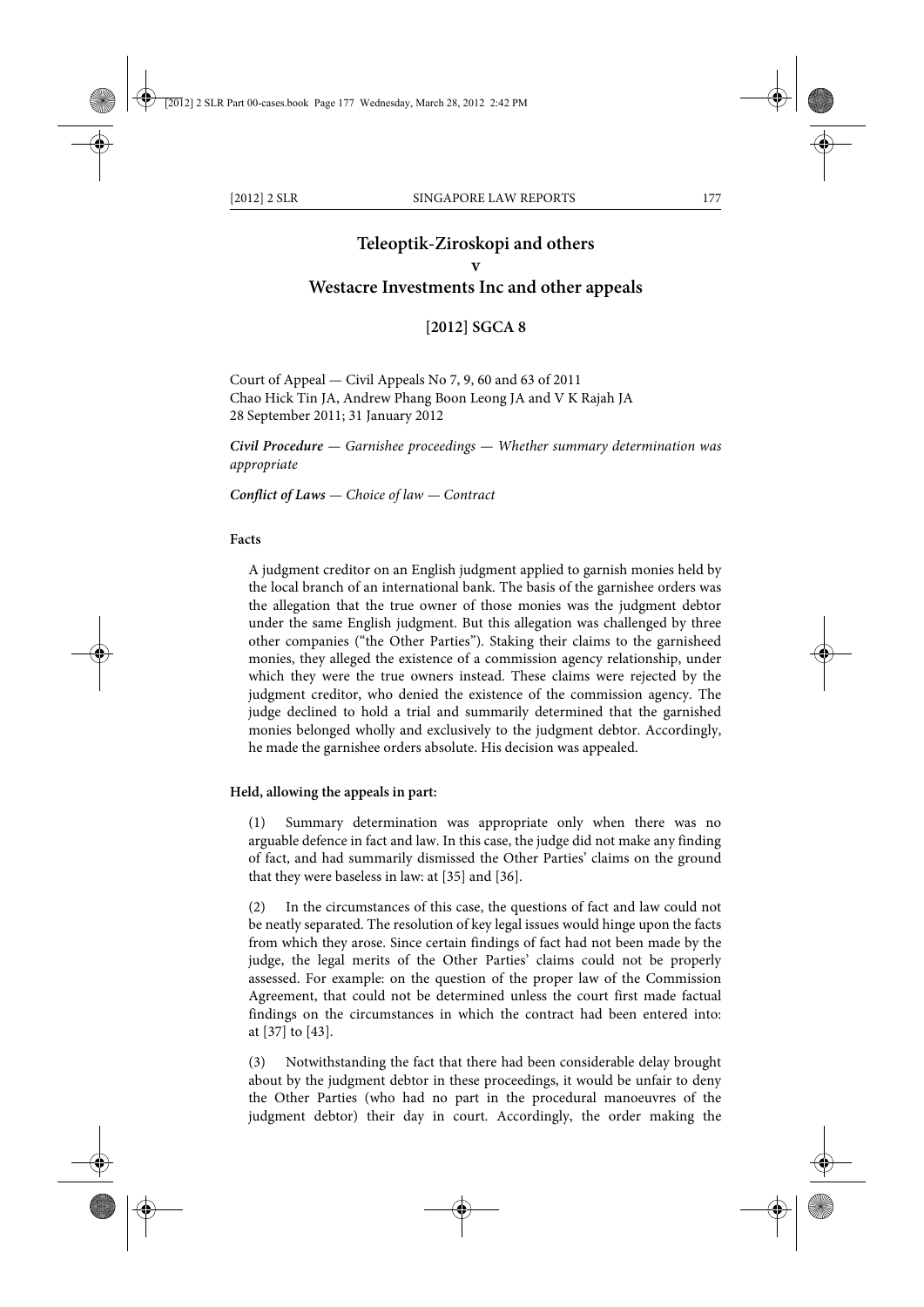garnishment absolute was set aside, and a trial ordered to resolve the factual disputes: at [44] and [45].

### **Case(s) referred to**

- *Pacific Recreation Pte Ltd v S Y Technology Inc* [2008] 2 SLR(R) 491; [2008] 2 SLR 491 (refd)
- *Société Eram Shipping Co Ltd v Cie Internationale de Navigation* [2004] 1 AC 260 (refd)
- *Westacre Investments Inc v The State-Owned Company Yugoimport SDPR* [2009] 2 SLR(R) 166; [2009] 2 SLR 166 (refd)

*Francis Xavier SC, Avinash Pradhan and Sarah Lim (Rajah & Tann LLP) and Suresh Damodara (Damodara Hazra LLP) for the appellants in CA 7/2011 and CA 60/2011 and the third to fifth respondents in CA 63/2011; Peter Gabriel and Kelvin Tan (Gabriel Law Corporation) for the appellant(s) in CA 9/2011 and CA 63/2011 and the second and third respondents in CA 60/2011; Khoo Boo Jin and Tan Hsuan Boon (Wee Swee Teow & Co) for the first respondent in CA 7/2011, CA 9/2011, CA 60/2011 and CA 63/2011; Leona Wong Yoke Cheng (Allen & Gledhill LLP) for the fourth respondent in CA 60/2011 and the second respondent in CA 63/2011.*

[Editorial note: This was an appeal from the decision of the High Court in [2011] SGHC 123.]

31 January 2012

### **Chao Hick Tin JA (delivering the grounds of decision of the court):**

1 The present four related appeals arose from a High Court judge's ("the Judge") decision to make absolute a number of interim garnishee orders which he had earlier granted (see *Westacre Investments Inc v The State-Owned Company Yugoimport SDPR (Deuteron (Asia) Pte Ltd, garnishee)* [2011] SGHC 123 ("Judgment") at [73]). In Civil Appeal No 60 of 2011 ("CA 60/2011") and Civil Appeal No 63 of 2011 ("CA 63/2011"), the judgment debtor and related parties sought to reverse that decision, and their appeals were allowed to the extent that the garnishee orders absolute were set aside. The reason was that, in our view, a trial ought to be ordered to resolve certain factual issues raised by the judgment debtor and its related parties. Civil Appeal No 7 of 2011 ("CA 7/2011") and Civil Appeal No 9 of 2011 ("CA 9/2011") related to the same parties' applications to adduce new evidence, which the Judge had refused to admit. However, in view of our decisions in CA 60/2011 and CA 63/2011 (that there be a trial), CA 7/2011 and CA 9/2011 were rendered premature and no order was made on them. We now set out our reasons for ordering a trial of the factual issues raised by the judgment debtor and related parties.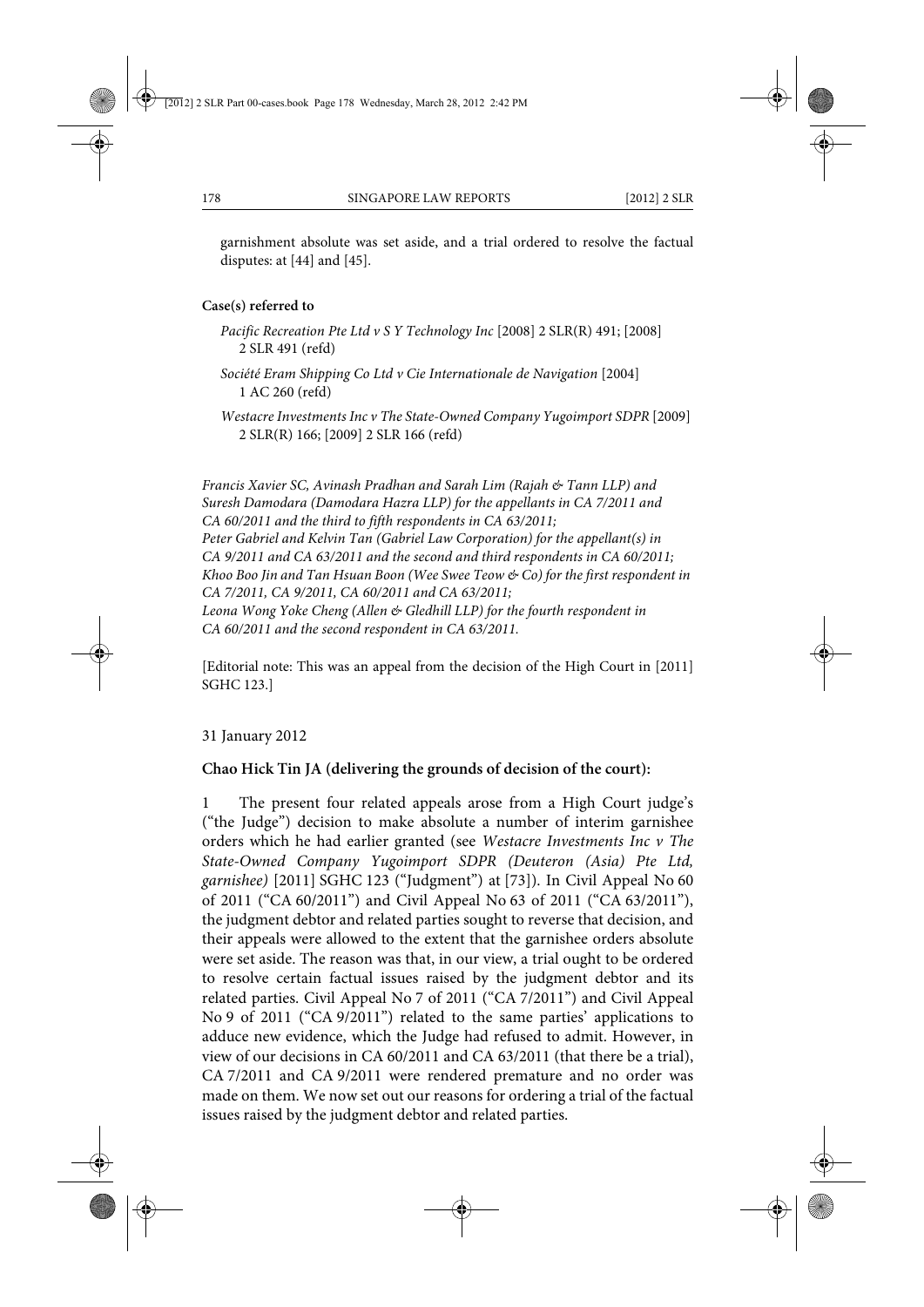# **The background**

2 These appeals were the latest developments in a set of proceedings with a long and chequered history. These proceedings have, in one form or another, already appeared before this court twice previously (see *Westacre Investments Inc v The State-Owned Company Yugoimport SDPR (also known as Jugoimport-SDPR)* [2009] 2 SLR(R) 166).

3 It began on 28 February 1994, when Westacre Investments Inc ("the Judgment Creditor") obtained an arbitral award in its favour. The Judgment Creditor subsequently commenced legal proceedings in England to enforce the award. On 13 March 1998, it obtained judgment against Yugoimport SPDR ("the Judgment Debtor") from the English High Court for slightly more than £41.5m.

The English judgment was registered in Singapore many years later on 5 October 2004. On 28 October 2004, a Mareva injunction was granted to freeze Deuteron (Asia) Pte Ltd's ("Deuteron") accounts with DnB Nor Bank ASA Singapore Branch ("the Bank"). According to Deuteron's bank statements, the funds in these accounts ("the Funds") amounted to more than US\$17m as of March 2009.

5 On 28 April 2005, the Judgment Creditor took out Summons-in-Chambers No 2151 of 2005 ("SIC 2151/2005") and Summons-in-Chambers No 2152 of 2005 ("SIC 2152/2005") for provisional garnishee orders against the Bank and Deuteron respectively. The court issued garnishee orders to show cause a day later on 29 April 2005. However, the garnishee proceedings were stayed when the Judgment Debtor applied on 5 June 2005 to set aside the registration of the English judgment in Singapore.

6 The Judgment Debtor's application went up all the way to this court and on 9 May 2007, it directed the Judgment Creditor to refer, to the English courts, the question of whether the English judgment remained enforceable in England. The English High Court subsequently ruled in the affirmative. On 30 December 2008, this court denied the Judgment Debtor's application, and the garnishee proceedings resumed.

7 Various affidavits were filed on 27 February 2009 and 27 March 2009 by Teleoptik–Ziroskopi, Zrak–Teslic, and Cajavec (collectively, "the Other Parties"), the Judgment Debtor and Deuteron. These affidavits stated that the money in Deuteron's account with the Bank belonged to the Other Parties.

8 On 20 August 2009, the Judgment Debtor filed Summons No 4431 of 2009 ("SUM 4431/2009") for an order that the garnishee proceedings be converted to a writ action and tried. On 11 September 2009, the Other Parties filed Summons No 4846 of 2009 ("SUM 4846/2009") seeking the same order. In response, the Judgment Creditor filed Summons No 5282 of 2009 ("SUM 5282/2009") seeking a summary determination in its favour on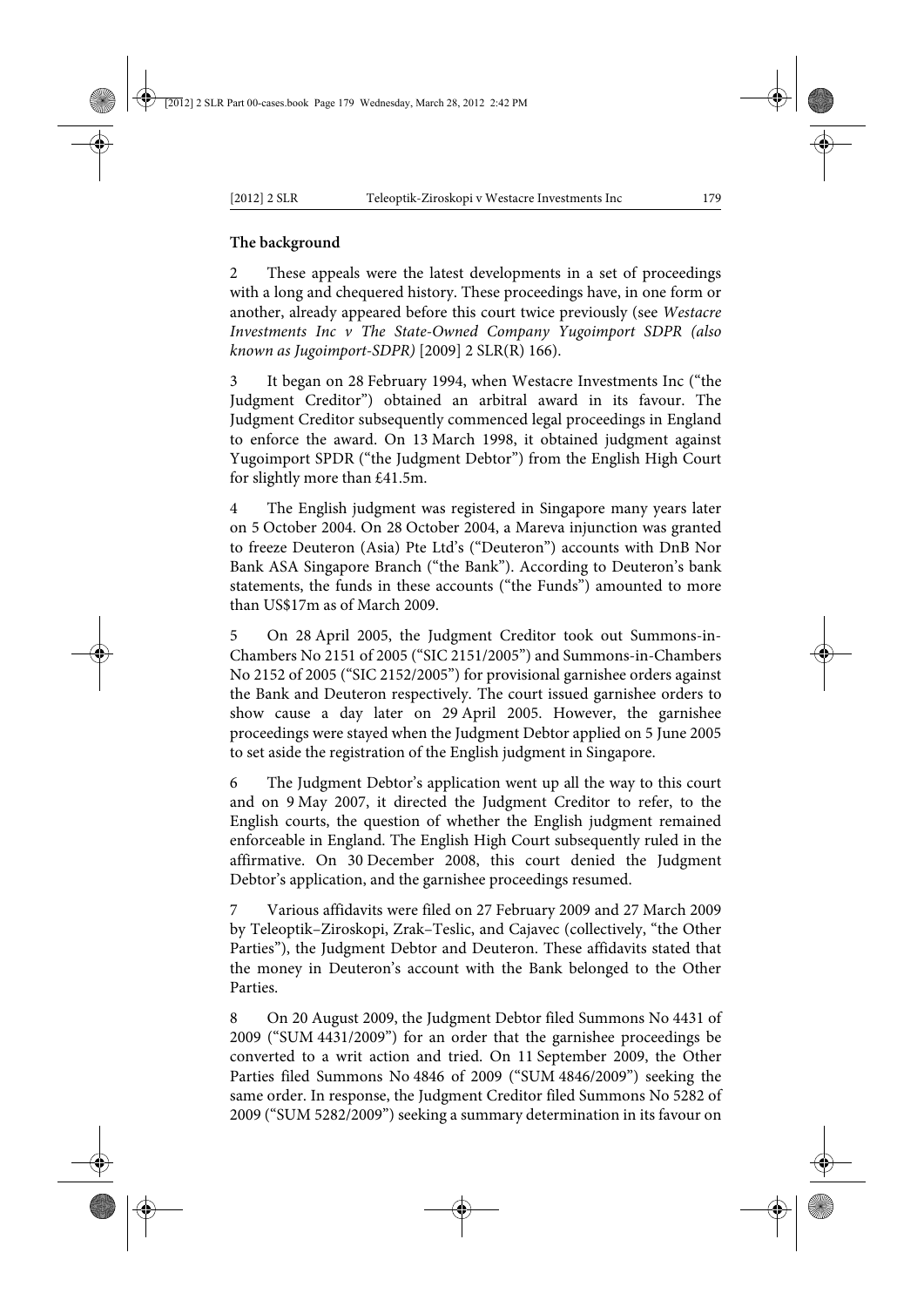the issue of the Other Parties' ownership of the Funds. Not to be outdone, the Other Parties filed Summons No 5377 of 2009 ("SUM 5377/2009") on 14 October 2009, seeking summary determination of the same issue but in its favour instead. On 4 November 2009, Deuteron, who had hitherto kept a low profile in this frenetic exchange, filed Summons No 5736 of 2009 ("SUM 5736/2009") for the garnishee proceedings to be converted to a writ action.

9 All the applications to convert the garnishee proceedings to a writ action were dismissed by the Judge on 24 August 2010. The remaining two applications for summary determination were adjourned for the filing of additional submissions. On 21 September 2010, the Judge agreed to give the Judgment Debtor time to procure and file further evidence: the deadline was set for 22 October 2010. The deadline came and went. On 2 November 2010, the Judgment Debtor requested for an extension of time, which the Judge refused.

10 On 8 November 2010, the Judge confirmed his earlier orders made on 24 August 2010 to dismiss the applications to convert the garnishee proceedings into a writ action. On 25 November 2010, the Judgment Debtor filed Summons No 5513 of 2010 ("SUM 5513/2010") seeking to admit the further evidence that it had originally failed to obtain by 22 October 2010. The Other Parties filed Summons No 5763 of 2010 ("SUM 5763/2010") on 10 December 2010 for the admission of essentially the same further evidence. These applications were dismissed by the Judge on 17 December 2010.

11 On 19 May 2011, the Judge summarily determined that the Funds belonged "wholly and exclusively" to the Judgment Debtor (Judgment at [72]). The interim garnishee orders dated 29 April 2005 were accordingly made final.

# *The present appeals*

12 As stated above (at [1]), CA 7/2011 and CA 9/2011 related to the Judge's decision not to admit the further evidence (under SUM 5513/2010 and SUM 5763/2010). The appellants to CA 7/2011 were the Other Parties. The appellant to CA 9/2011 was the Judgment Debtor.

13 CA 60/2011 and CA 63/2011 related to the Judge's decision in the rest of the applications (under SIC 2151/2005, SIC 2152/2005, SUM 4431/2009, SUM 4846/2009, SUM 5282/2009, SUM 5377/2009 and SUM 5736/2009). The appellants to CA 60/2011 were the Other Parties. The appellants to CA 63/2011 were the Judgment Debtor and Deuteron.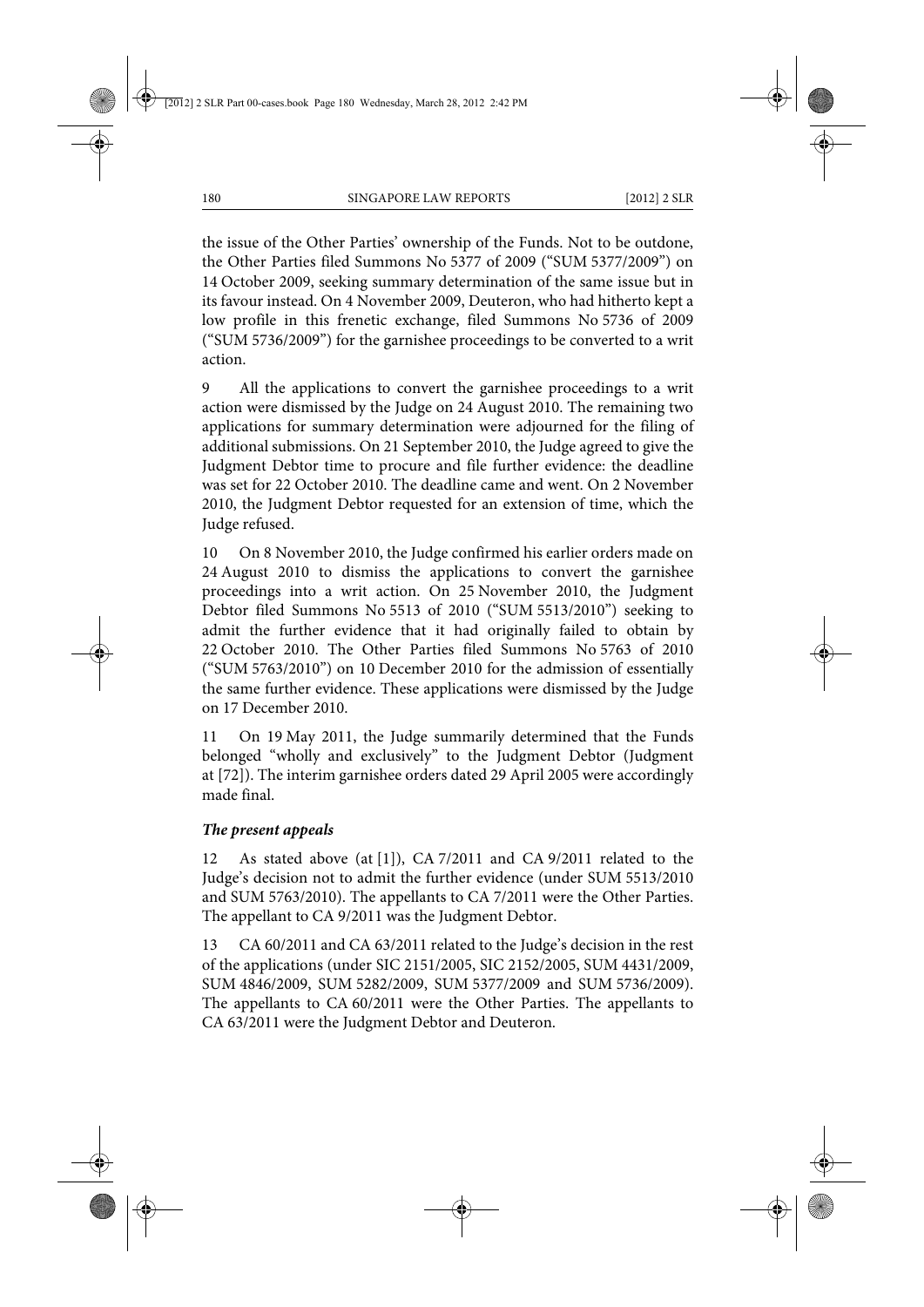### **The Judgment Debtor, Deuteron, and the Other Parties' version of events**

14 The Judgment Debtor, Deuteron and the Other Parties submitted that the Other Parties are the beneficial owners of the Funds. To prove their claim, they relied on four documents (collectively "the 1991 Agreements"):

(a) the Supply Contract: dated 23 July 1991 between the Government Buyer and the Judgment Debtor;

(b) the Pre-Protocol: dated 21 October 1991 and concluded in Yugoslavia between the Judgment Debtor and Deuteron;

(c) the Commission Agreement: dated 12 December 1991 and concluded in Yugoslavia between the Judgment Debtor and the Other Parties; and

(d) the Protocol: dated 28 December 1991 and concluded in Singapore between the Judgment Debtor, Deuteron and the Other Parties.

15 At the time the Supply Contract was entered into, the Socialist Federal Republic of Yugoslavia (now no longer in existence, having fragmented into several independent states) was a socialist country tentatively embarking on market reforms. However, the Yugoslavian Government still regulated all military equipment contracts between buyers from foreign countries and domestic manufacturers. The Judgment Debtor (then known as the Federal Directorate of Supply and Procurement) had been set up as a government agency to act as an intermediary between foreign buyers and domestic manufacturers. The Judgment Debtor was the only agency that could legally enter into military equipment contracts with foreign buyers, unless a special licence had been granted by the State. The common arrangement was for the Judgment Debtor to negotiate, finalise and execute the contract with the foreign buyer, and to then have a corresponding commission agency agreement with the domestic manufacturers. The Judgment Debtor would work with the domestic manufacturers to negotiate with the foreign buyer on terms such as the subject of the contract, price, warranties and the delivery schedule. The Judgment Debtor could not conclude such a contract without the consent of the relevant domestic manufacturers, who were in charge of the technical documentation, prices and the supply of goods. The Judgment Debtor's reward was a "commission fee" of about 2.5% of the contract price.

16 The Other Parties were Yugoslavian manufacturers of military equipment. They entered into negotiations with the Government of a foreign country ("the Government Buyer") for the supply of military equipment. On 23 July 1991, the Judgment Debtor, in its role as the Other Parties' commission agent, concluded the Supply Contract with the Government Buyer. The Judgment Debtor agreed to supply certain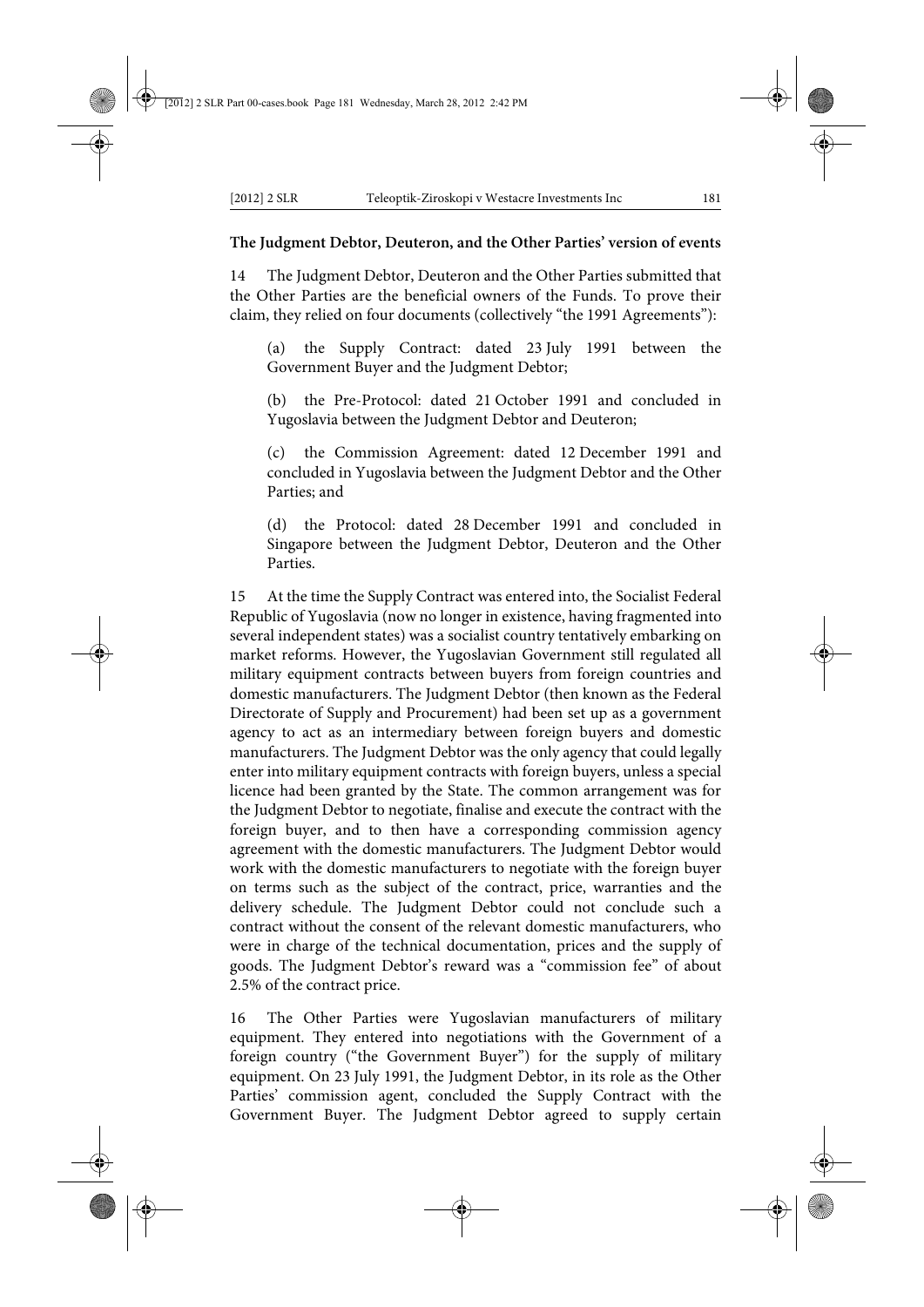equipment and to grant the relevant licences. The total value of the contract amounted to US\$54,391,249.06.

17 On 4 October 1991, pursuant to the Supply Contract, the Government Buyer paid an advance of US\$10,631,624.72 to the Judgment Debtor. The payment was made to the National Bank of Yugoslavia in US currency, and immediately credited to the Judgment Debtor's account with the National Bank of Yugoslavia in dinars.

18 At this point in time, the Other Parties faced a problem: the dinar was facing strong inflationary pressure. The advance payment had been made for the purpose of allowing the Other Parties to buy the necessary raw materials from outside Yugoslavia. Since the prices of the raw materials were to be paid in foreign currency, the Other Parties had to quickly convert the advance payment (stored in dinars) back into a safe currency – US dollars. But owing to the currency restriction controls in place in Yugoslavia at that time, the Other Parties did not have a foreign currency account. Neither did they have an approved (under Yugoslavian law) company abroad to hold foreign currency.

19 The solution hit upon by the Other Parties and the Judgment Debtor was for the latter to transfer the advance payment to the approved US dollar bank account of its affiliated company in Singapore – Deuteron (then known as FDSP (Asia) Pte Ltd) – which had been incorporated on 18 June 1991. Accordingly, the Pre-Protocol was concluded on 21 October 1991 between the Judgment Debtor and Deuteron. The Supply Contract was referenced and the Other Parties were listed as "the subcontractors from [the Supply Contract] with an obligation to manufacture and deliver the goods". Clause 4 of the Pre-Protocol also stated:

The deposited amount shall be used exclusively for purchasing the raw materials, parts, assemblies, sub-assemblies and other goods for the needs of the [Other Parties].

The advance payment was subsequently transferred by the Judgment Debtor to Deuteron's account with the Bank, with the latter receiving it on 18 November 1991.

20 The commission agency relationship between the Judgment Debtor and the Other Parties was described in the Commission Agreement dated 12 December 1991. The Commission Agreement merely formalised an oral or informal agreement made before the parties had entered into the Supply Contract four months earlier. Article 1 read:

On July 23, 1991, [the Judgment Debtor] entered into [the Supply Contract] with the Ministry of Defence of [the Government Buyer] (herein after referred to as the: 'Buyer') on its own behalf and for the account of the Suppliers [*ie*, the Other Parties].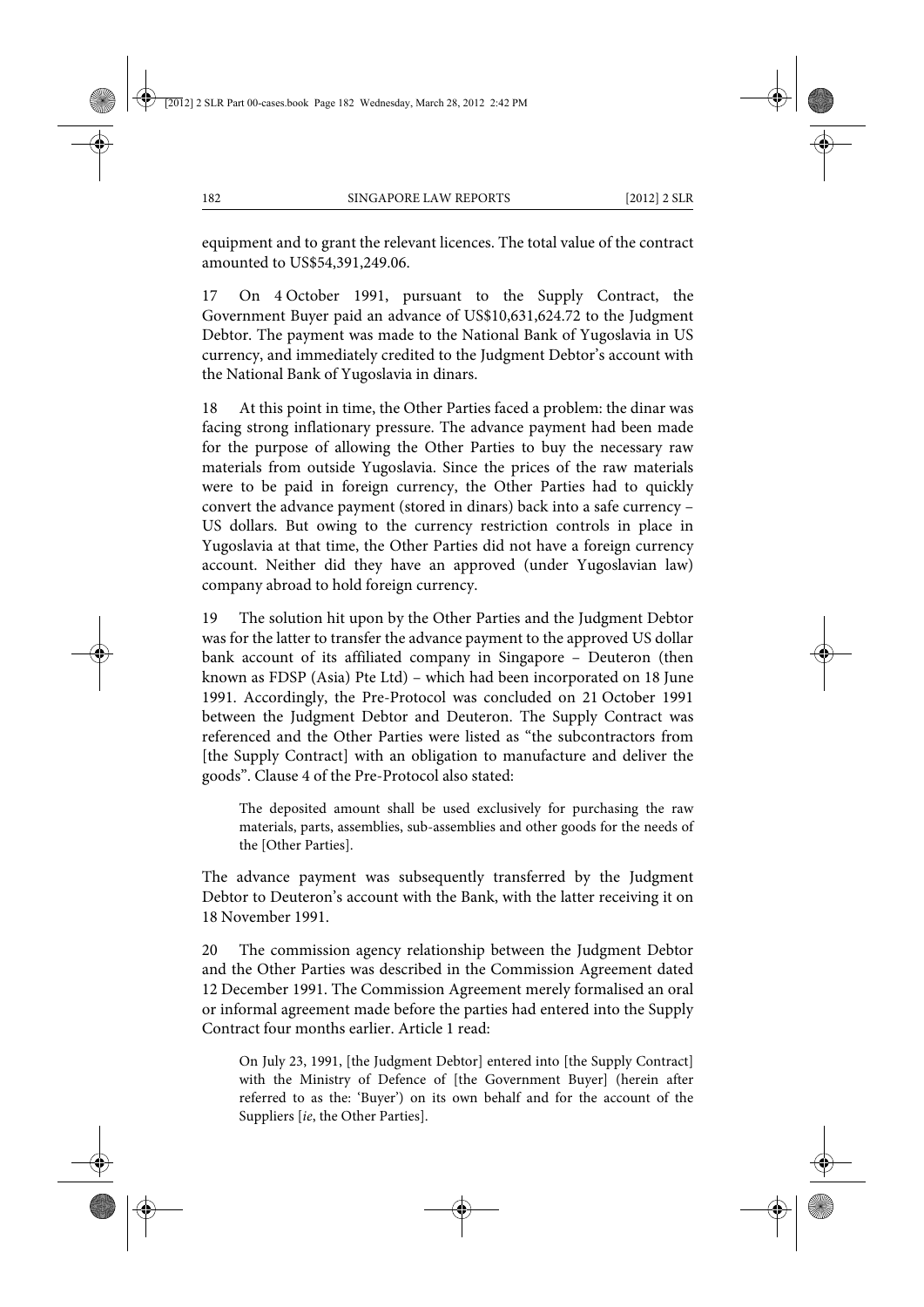The Contract between [the Judgment Debtor] and the Buyer is an integral part of the present contract and the parties hereto undertake to fulfill it under the terms and in the manner specified in the Contract concluded between [the Judgment Debtor] and the Buyer and in the present contract.

21 Article 3 referred to the payment of the advance payment and imposed accounting obligations on the Judgment Debtor and the Other Parties. Article 5.1.1 stated:

Suppliers [*ie*, the Other Parties] shall assume full responsibility for the quality of the Goods [to be delivered under the Supply Contract] and undertake to have their own and their sub-supplier's products (and services) manufactured fully in compliance with the quality requirements specified …

Article 14 provided for a commission fee to be paid to the Judgment Debtor by the Other Parties.

22 On 28 December 1991, the Other Parties, the Judgment Debtor and Deuteron concluded the Protocol which detailed the mechanism by, and the purposes for which the advance payment would be paid out on the Other Parties' instructions. Appendix 1 of the Protocol ("Appendix 1") detailed each of the Other Parties' share of the advance payment, and also stated the commission fees that were payable to the Judgment Debtor and Deuteron.

23 On 30 May 1992, the United Nations Security Council passed Resolution 757 of 1992. The Monetary Authority of Singapore ("MAS") consequently issued a circular on 10 June 1992 freezing any assets owned by the Federal Republic of Yugoslavia, its affiliated companies or its nationals. The Other Parties' assets were hence frozen until MAS revoked its circular on 20 March 2009.

24 According to the Judgment Debtor, Deuteron and the Other Parties, the nature of the Commission Agreement was such that although the Judgment Debtor was the contracting party to the Supply Contract, the Other Parties (as the principal in the commission agency) had an *in rem* right to any money that the Judgment Debtor received under the Supply Contract. Accordingly, since the Funds represented the advance payment made by the Government Buyer to the Judgment Debtor under the Supply Contract, the Other Parties should be treated as the beneficial owners of the Funds. For these reasons, they submitted that the final garnishee orders should be set aside.

### **The Judgment Creditor's response**

25 The substance of the Judgment Creditor's position was a challenge of the authenticity of the Pre-Protocol, Commission Agreement and Protocol. It seemed to accept that a Supply Contract had been made between the Government Buyer and the Judgment Debtor, but contended that the Other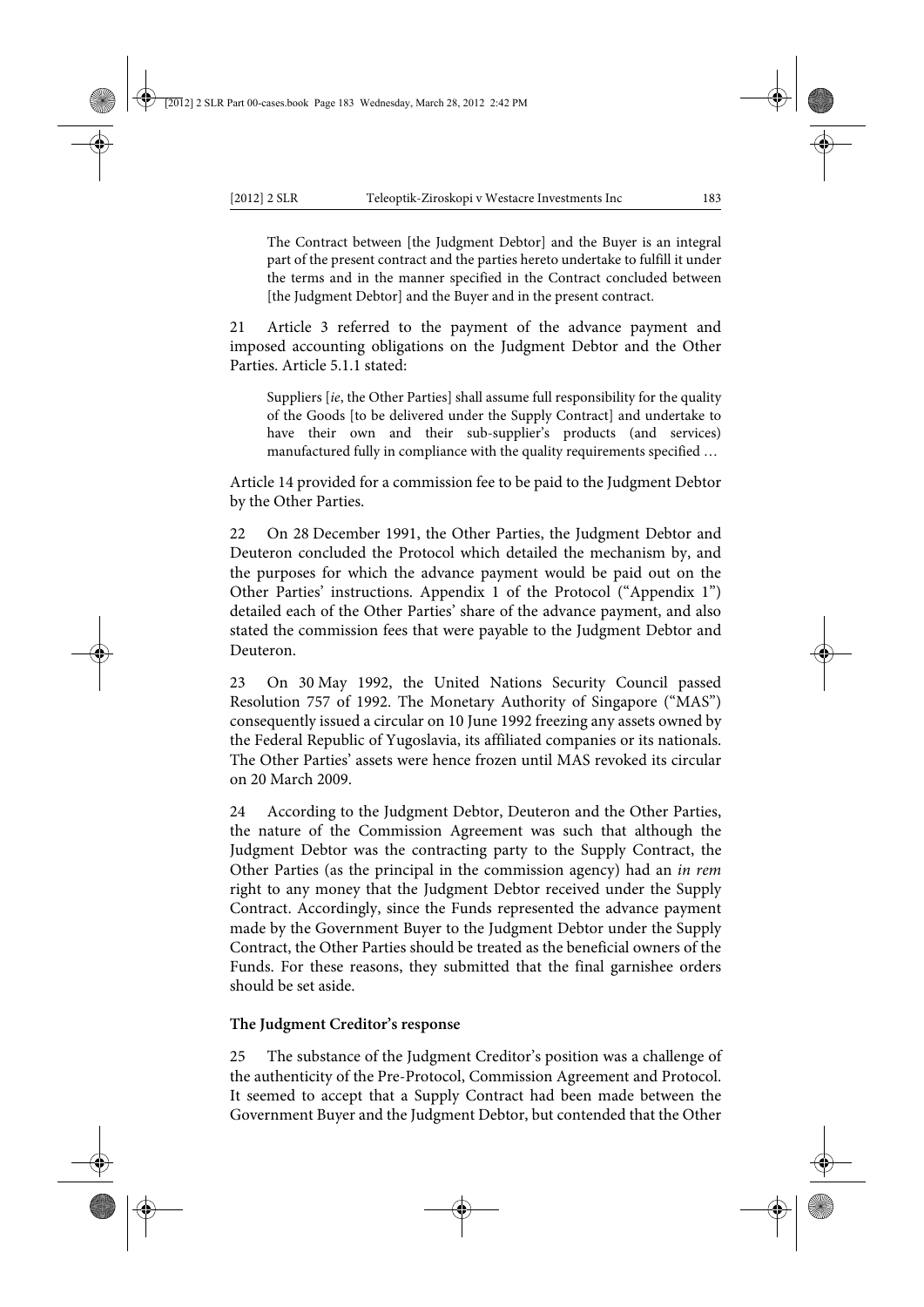Parties were at best only *subcontractors*, and not the principals in a commission agency.

26 The Judgment Creditor made certain observations to support its contention. It first pointed out that although the Funds had been subjected to a Mareva injunction since 28 October 2004 and garnishee proceedings started in April 2005, it was only on 5 December 2005 that the Judgment Debtor asserted the Other Parties' ownership of the Funds. In other words, the court was being invited to draw an adverse inference from the Judgment Debtor's initial silence.

27 The Judgment Creditor also observed that the Other Parties had been described by the Judgment Debtor on 5 December 2005 as "sub-suppliers". There was no mention of a commission agency relationship at that point in time. The Other Parties had similarly been described as "sub-contractors" in the Pre-Protocol. It was only in March 2009 that a commission agency was alleged for the first time.

28 The doubtful state of the Commission Agreement's existence was, according to the Judgment Creditor, further reinforced by the fact that it came into being several months after the Supply Contract had been entered into and moreover, almost one month *after* the Judgment Debtor had already transferred the advance payment into Deuteron's accounts. It rejected the Judgment Debtor's explanation that an oral commission agreement had already been in place before the Supply Contract was concluded as an uncorroborated afterthought.

29 The Judgment Creditor also submitted that the Protocol was never accepted, implemented or observed. For example, paras 3 and 4 of the Protocol required the Funds to be earmarked, but the Judgment Debtor and the Other Parties conceded this was never done. They also accepted that numerous accounting requirements stipulated by the Protocol were never complied with.

30 The Judgment Creditor noted the absence of any documentation before 2009 referring to *any* of the 1991 Agreements. It seemed to suggest that the absence of such evidence indicated that the 1991 Agreements never governed the relationship between the Judgment Debtor, Deuteron and the Other Parties.

31 The Judgment Creditor also relied on *positive* evidence to prove that the Funds belonged to the Judgment Debtor and not the Other Parties. It exhibited the following documents, the existence of which was not contested, which stated that the garnished Funds "belong wholly and exclusively to [the Judgment Debtor]":

(a) a shareholder resolution of Deuteron dated 8 April 1999; and

(b) Deuteron's audited Financial Statements from 1998 up to 2008.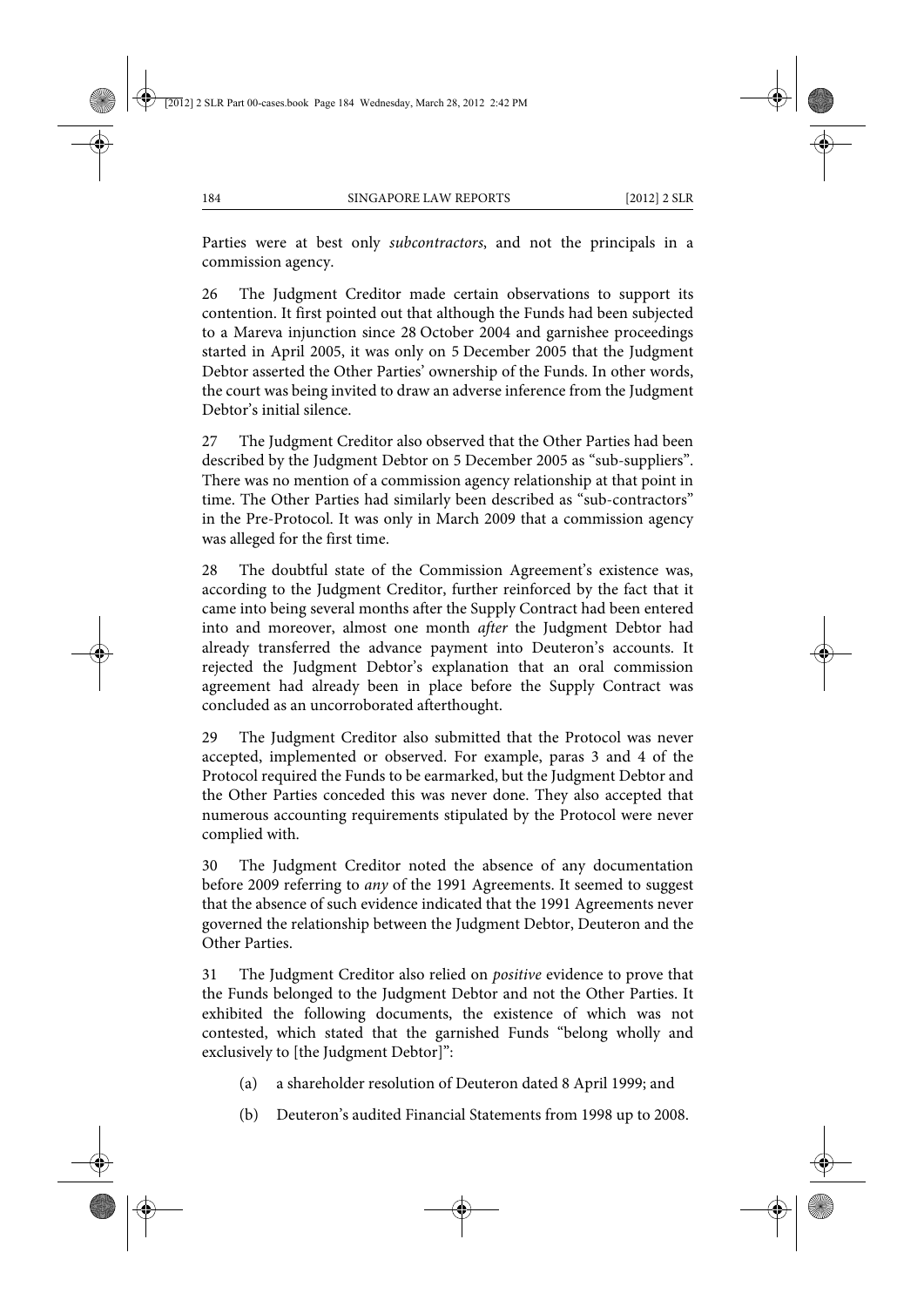32 There was also a letter from Deuteron's solicitors dated 3 November 2004 where it was stated that "[Deuteron] has confirmed that a sum of USD14,925,995.59 or thereabouts stands to credit of [the Judgment Debtor] in [the Bank]". Finally, there was an affidavit filed by Deuteron on 10 November 2004 which stated that the Funds are "held by Deuteron for and on behalf of [the Judgment Debtor]".

33 The Judgment Creditor submitted, on the strength of these documents, that Deuteron had admitted that the Funds were owned by the Judgment Debtor. In the alternative, the Judgment Creditor contended that even if the 1991 Agreements were authentic, two of the Other Parties had failed to establish that they were the same entities as (or the legal successor of) the parties mentioned in the 1991 Agreements. Further, and in any event, there was no evidence to support the contention that the Funds did in fact represent the advance payment made by the Government Buyer under the Supply Contract.

34 For these reasons, the Judgment Creditor submitted that the final garnishee orders should be affirmed.

### **Why summary determination was not appropriate**

35 It is important to bear in mind that the present appeals stemmed from a summary determination by the Judge. In the context of a summary determination, the Judgment Debtor, Deuteron and the Other Parties only had to put up an arguable defence that ought to be resolved at trial. The heart of these appeals was simply whether the Other Parties, who said the Funds belonged to them, should be allowed their day in court to prove that claim.

36 Generally speaking, there are two ways in which a defence may be shown to be hopeless. The first is if it is unsustainable on a cursory examination of the facts. The second is, assuming it is arguable on the facts, it nonetheless has no basis in law. The Judge appeared to proceed on the implied assumption (without making a finding of fact) that even if the facts were as stated by the Judgment Debtor, Deuteron and the Other Parties, their defence failed as a matter of *law*. In coming to this result, the Judge's first step was to decide that Indian law governed the Supply Contract and Commission Agreement, and that Singapore law governed the Pre-Protocol and Protocol (Judgment at [32]–[38]).

37 We pause here to observe that we had serious doubts over the Judge's approach in finding that the Commission Agreement was governed by Indian law. According to the Judgment Debtor and the Other Parties, it was an agreement between Yugoslavian parties, executed in Yugoslavia and was necessary under Yugoslavian laws or regulations (see [15] above). Given that Article 11.1 of the Commission Agreement, which stated that any dispute "*shall* be resolved by a regular court in Belgrade" [emphasis added],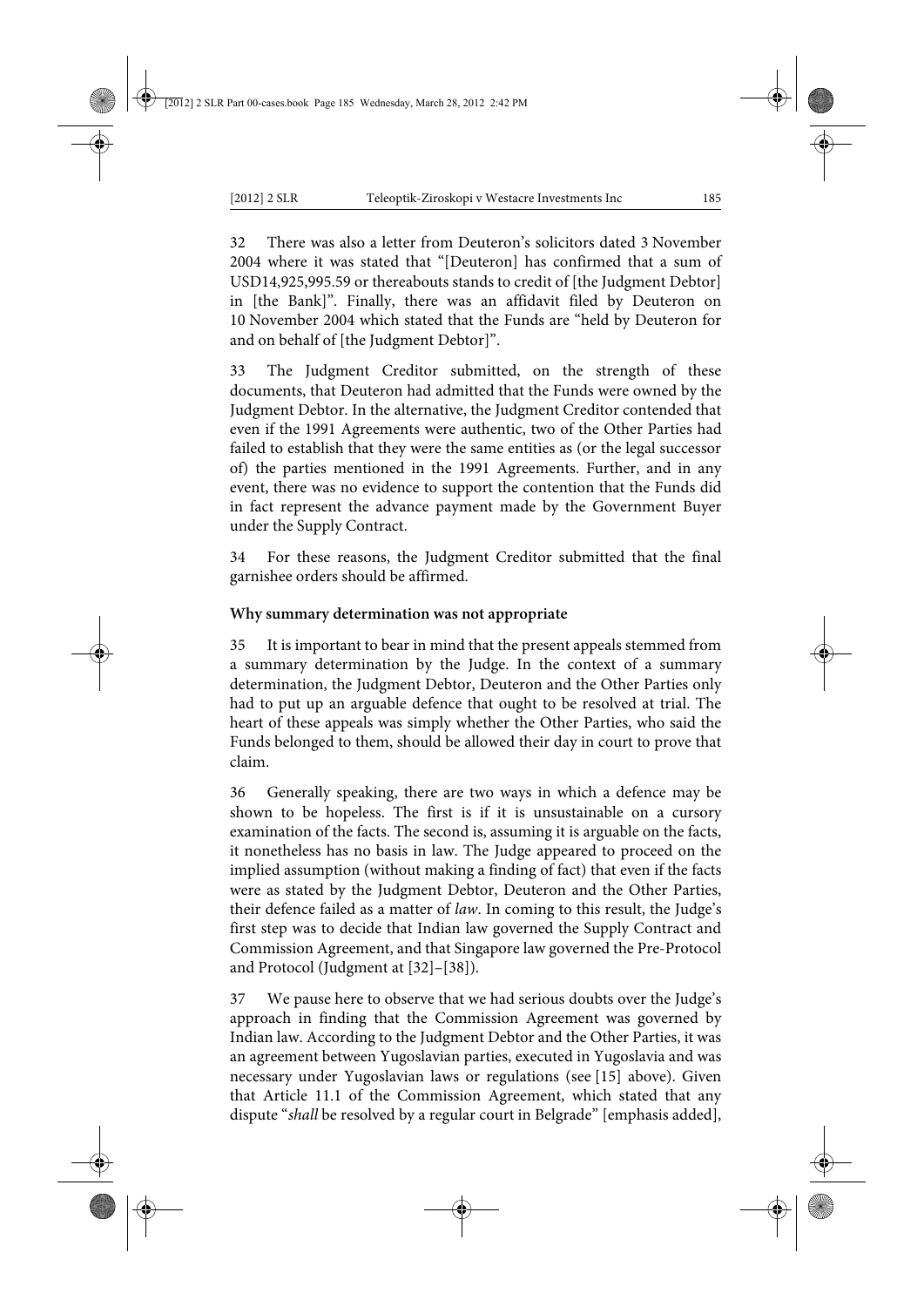was in the nature of an exclusive jurisdiction agreement, these factors cumulatively suggested that the parties' intention had been to subject the Commission Agreement to Yugoslavian law: see *Pacific Recreation Pte Ltd v S Y Technology Inc* [2008] 2 SLR(R) 491 at [37]–[40].

38 But the weight to be placed on these factors could be determined *only if* the Judge decided whose version of events he accepted. If the Judge accepted the Judgment Creditor's contentions that the Commission Agreement was a sham, then clearly these factors would have little, if any weight. Alternatively, if the Judge accepted that the Commission Agreement had been legitimately entered into out of necessity under Yugoslavian law, then the factors described above would more strongly evidence the parties' intentions that Yugoslav law should apply. The role that the Judgment Debtor played as commission agent envisaged it acting for domestic manufacturers in various transactions involving *different* foreign buyers. In such a situation, the one constant was the commission agency relationship and the rights and obligations it created. It seemed unthinkable that the parties would intend the legal nature of the commission agency relationship to fluctuate depending on who the foreign *buyer* was. For example, assume the Judgment Debtor concluded another military equipment contract with Ruritania on behalf of the Other Parties. Why would the Other Parties and the Judgment Debtor intend *their* relationship to be governed by Indian law in one transaction, and by Ruritanian law in the other?

39 Since the Judge declined to make a finding as to whose version of events he accepted, it was impossible to decide how much weight these factors should have in determining the proper law of the Commission Agreement. For this reason, we were unable to assess the correctness of his conclusion that Indian law applied to the Commission Agreement.

40 The Judge thereafter held that the Judgment Debtor was not a trustee of the Funds under Indian law (Judgment at [39]–[54]) and that neither had a trust been created over the Funds in favour of the Other Parties under Singapore law (Judgment at [55]–[64]). For these reasons, he found that summary determination was appropriate because there was no *prima facie* evidence of a trust.

41 We were unable to agree with the Judge that summary determination was appropriate. Our disagreement with the Judge's approach to determining the proper law of the Commission Agreement was just one example of how the present case was *not* one where the issues of fact and law could be neatly separated. This was essentially because the legal issues that would arise would largely depend on the facts.

42 We would also add that the Judge seemed to have placed undue emphasis on the documents of Deuteron (see [31] above) to find that the Funds belonged to the Judgment Debtor. This was because the critical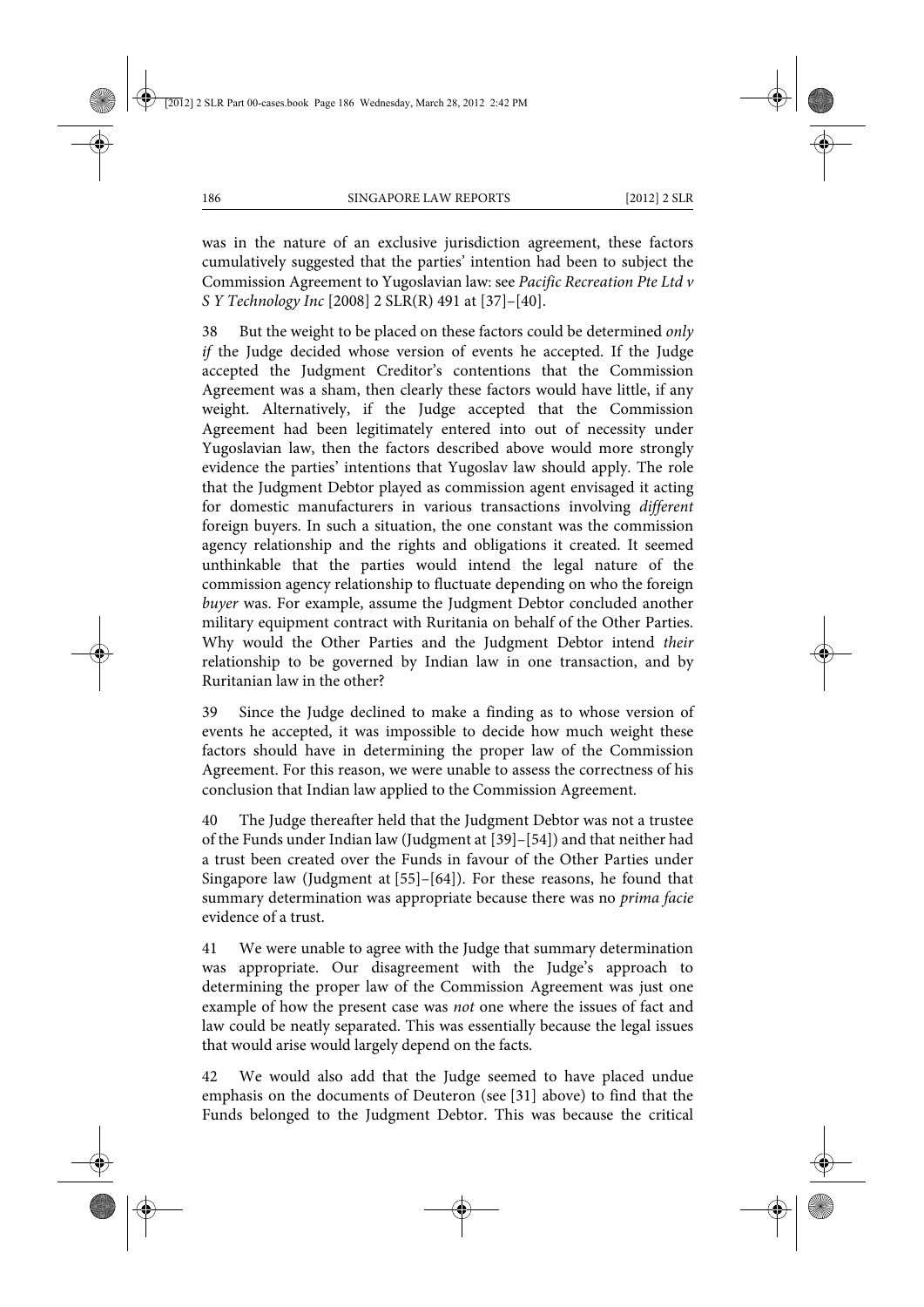document was the Commission Agreement which described the relationship between the Judgment Debtor and the Other Parties. Also, contrary to the views of the Judge who thought that the Funds could not be held by the Judgment Debtor on trust for the Other Parties because there were no explicit allocations of the Funds among the Other Parties, Appendix 1 did expressly spell out how much of the Funds belonged to each of the Other Parties (see above at [22]). Appendix 1 also spelt out the precise amount of the Funds which were payable to the Judgment Debtor as its commission. As mentioned above (at [23]), the Funds remained in the account because they had been frozen by MAS. As a result, everything under the Supply Contract came to a halt.

43 Finally, there were other queries we had that could not be resolved in a factual vacuum. Although not raised by the parties, some of these were whether the Supply Contract had been frustrated under its proper law; what the effect was of frustration under that proper law; and who the owner was of the Funds if the Supply Contract had been frustrated. To expand on the importance of these questions, it seemed arguable to us that if the Supply Contract had been frustrated and the Judgment Debtor came under an obligation to return the Funds to the Government Buyer, then there was a risk that the Judgment Debtor would be made liable twice for the same debt: once to the Judgment Creditor under the garnishee order, and once to the Government Buyer under the Supply Contract's proper law. This would be an oppressive result and a strong reason *not* to exercise the court's discretion to make the garnishee order absolute: see, *eg*, *Société Eram Shipping Co Ltd v Cie Internationale de Navigation* [2004] 1 AC 260 at [26].

### **Conclusion**

Counsel for the Judgment Creditor forcefully emphasised the cost already incurred and the delay caused in these proceedings by the procedural steps taken by the Judgment Debtor to resist enforcement. He submitted that his opponents' defence was a blatant attempt to grind the Judgment Creditor down through attrition, achieving victory through delay. What counsel for the Judgment Creditor and the Judge seemed to have overlooked was the fact that the Other Parties had no part in the previous procedural wrangles initiated by the Judgment Debtor. Their interests should not be affected by the tactics of the Judgment Debtor. It could be the case that the Other Parties were simply puppets employed by the Judgment Debtor to prolong these proceedings, but that was not something we could assume without clear evidence.

45 While we understood the concerns raised by the Judgment Creditor, the fact remained that there were issues of fact which ought to be established and resolved at a trial. The Judge was certainly not wrong to say at the start of his judgment that "there is only one core issue to be answered: who possesses beneficial ownership of [the Funds]" (Judgment at [1]). But